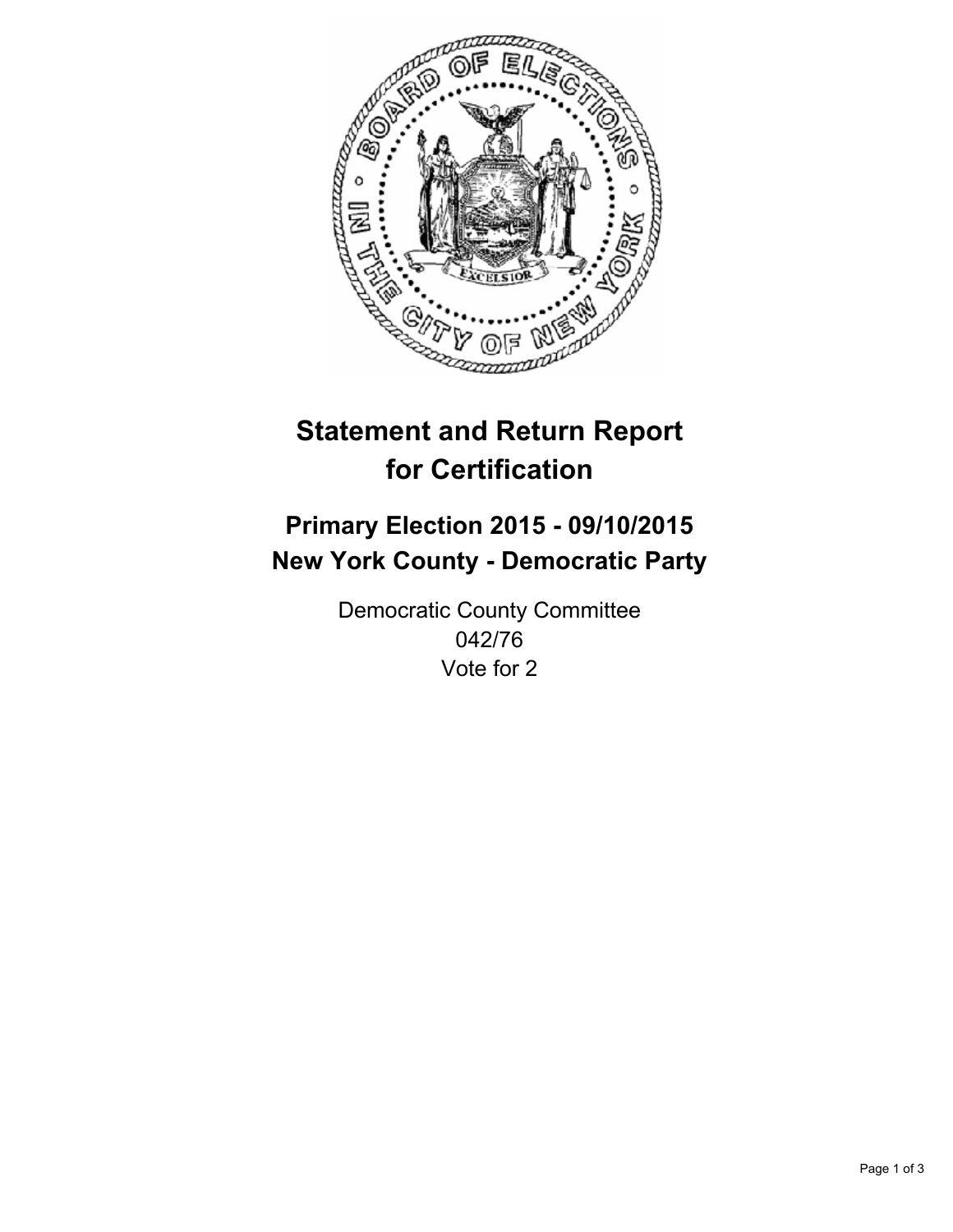

### **Assembly District 76**

| <b>PUBLIC COUNTER</b>                                    | 32       |
|----------------------------------------------------------|----------|
| ABSENTEE/MILITARY                                        | 0        |
| <b>AFFIDAVIT</b>                                         | $\Omega$ |
| <b>Total Ballots</b>                                     | 32       |
| Less - Inapplicable Federal/Special Presidential Ballots | 0        |
| <b>Total Applicable Ballots</b>                          | 32       |
| <b>CHRYSSANTHE DETROYER</b>                              | 10       |
| <b>JASON PARKIN</b>                                      | 9        |
| <b>GERALD S. KOWAL</b>                                   | 9        |
| ABBYE L. LAWRENCE                                        | 7        |
| JOHN HALEBIAN (WRITE-IN)                                 |          |
| <b>Total Votes</b>                                       | 36       |
| Unrecorded                                               | 28       |